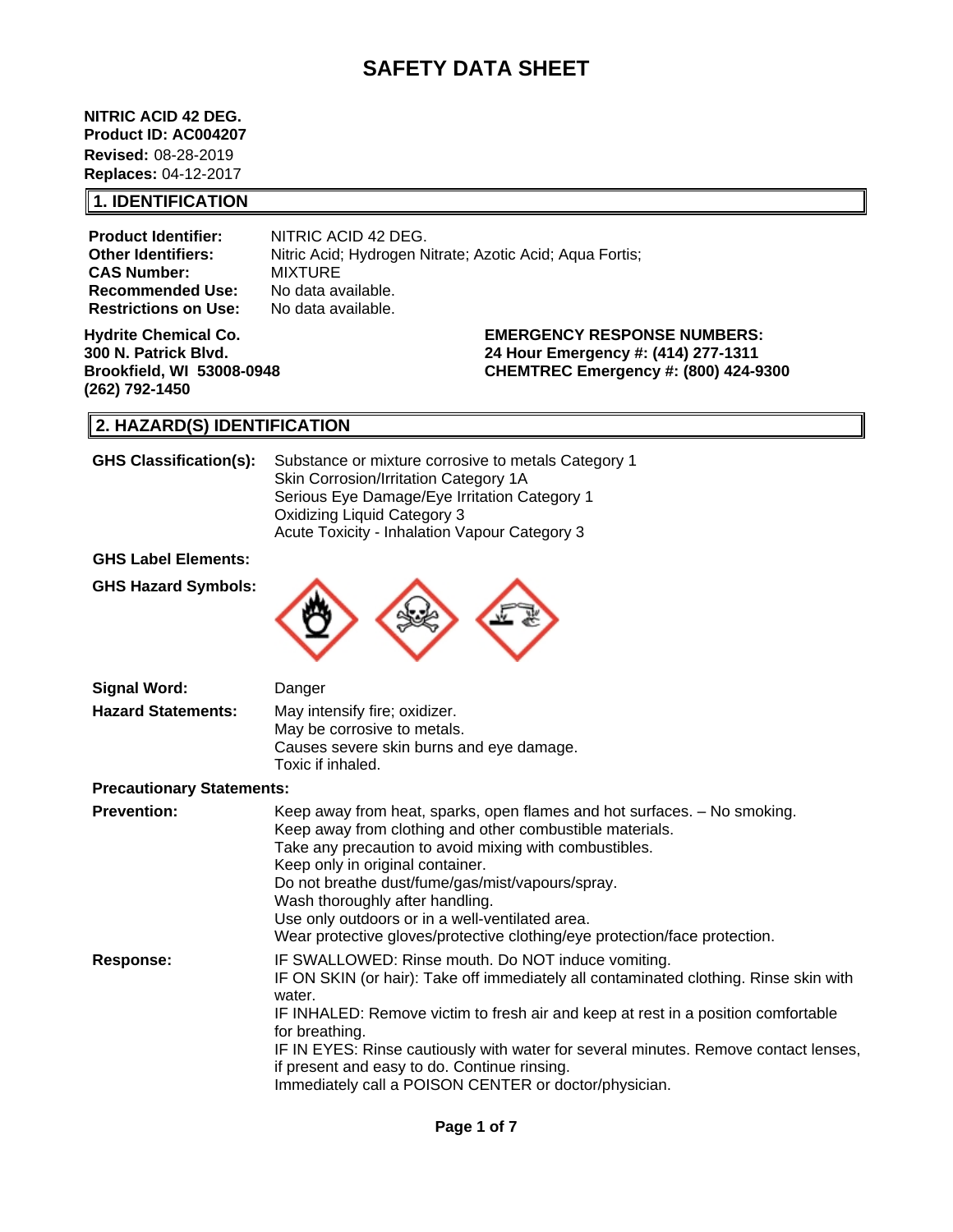|                                               | Specific treatment (see First Aid on SDS or on this label).<br>Wash contaminated clothing before reuse.<br>In case of fire: Use water spray, water (flood with water) to extinguish.<br>Absorb spillage to prevent material damage. |  |  |  |  |
|-----------------------------------------------|-------------------------------------------------------------------------------------------------------------------------------------------------------------------------------------------------------------------------------------|--|--|--|--|
| Storage:                                      | Store in a well-ventilated place. Keep container tightly closed.<br>Store in a secure manner.<br>Store in corrosive resistant container with a resistant inner liner.                                                               |  |  |  |  |
| Disposal:                                     | Dispose of in accordance with local, regional and international regulations.                                                                                                                                                        |  |  |  |  |
| Hazards Not Otherwise Classified: None known. |                                                                                                                                                                                                                                     |  |  |  |  |

## **Percentage of Components with Unknown Acute Toxicity: Oral:** 67.2 %

| Dermal: | 67.2 % |
|---------|--------|
|         |        |

## **3. COMPOSITION/INFORMATION ON INGREDIENTS**

### **Substances/Mixtures:**

#### **Chemical or Common Name/Synonyms CAS Number % by Wt.** Nitric Acid 7697-37-2 67.2 %

Note: Any chemical identity and/or exact percentage not expressly stated is being withheld as a trade secret or is due to batch variation.

## **4. FIRST-AID MEASURES**

### **Description of Necessary Measures:**

**Eye Contact:** If in eyes: Immediately flush eyes with plenty of water for at least 15 minutes while holding eyelids open. Tilt head to avoid contaminating unaffected eye. Get immediate medical attention. Remove any contact lens at once. Extensive irrigation is required.

**Skin Contact:** If on skin: Immediately flush skin with plenty of water for at least 15 minutes but preferably 30 minutes while removing contaminated clothing and shoes. Get medical attention immediately. Do not reuse clothing and shoes until cleaned. Continue to rinse for at least 10 minutes.

**Inhalation:** If inhaled: Remove to fresh air. If breathing is difficult, administer oxygen. If not breathing, give artificial respiration. GET MEDICAL ATTENTION IMMEDIATELY. Observe for possible delayed reaction.

**Ingestion:** If swallowed: Call a physician immediately. DO NOT induce vomiting unless directed to do so by a physician. Never give anything by mouth to an unconscious person. If vomiting occurs spontaneously, keep head below hips to prevent aspiration of liquid into the lungs. If vomiting occurs naturally, keep airway clear. Do not use chemical antidotes or neutralizers.

### **Most Important Symptoms/Effects, Acute and Delayed:**

**Eye Contact:** CORROSIVE-Causes severe irritation and burns. May cause: conjunctivitis. corneal opacity. permanent eye damage. blindness. The eye is especially sensitive to the corrosive effects and can be destroyed.

**Skin Contact:** CORROSIVE-Causes severe irritation and burns. Concentrated nitric acid chars the tissue with a characteristic yellow colouration. Severe and fatal skin burns can occur with necrosis and scarring.

### **Skin Absorption: No data available.**

**Inhalation:** CORROSIVE-Causes severe irritation and burns. Gas, vapors or mist cause severe irritation or burns to the upper respiratory system including nose, mouth, throat and mucous membranes. Lung irritation, nitrogen oxide poisoning and pulmonary edema can occur at elevated concentrations (over 200 ppm). Symptoms may include: coughing. sneezing. bronchospasms. dyspnea. chemical pneumonitis. circulatory failure. death. Respiratory effects may be delayed in onset up to 30 hours. Chronic exposure to nitric acid can produce changes in pulmonary function and/or chronic bronchitis. Eye irritation and respiratory symptoms resembling frequent upper respiratory viral infections have also been associated with chronic exposure.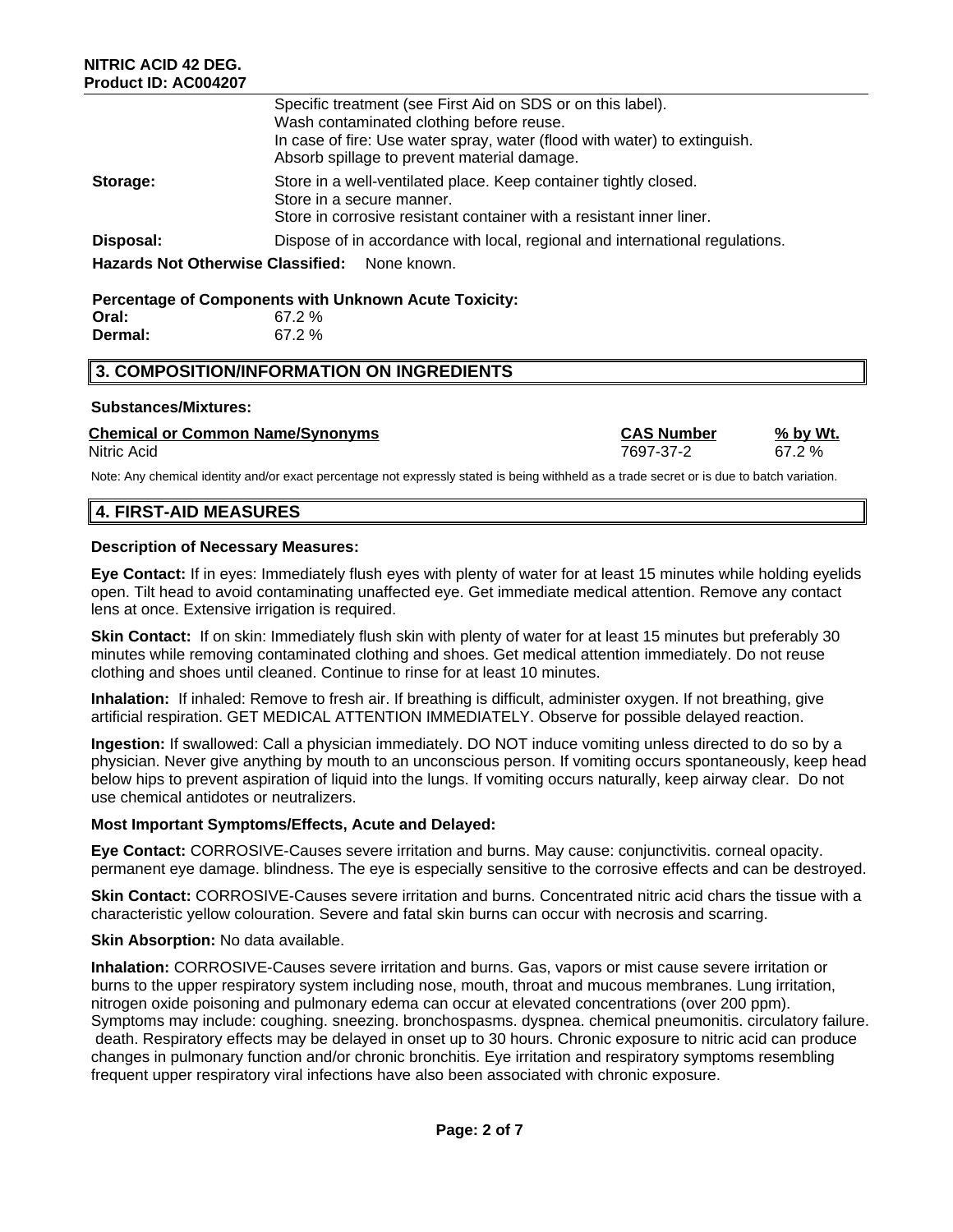#### **NITRIC ACID 42 DEG. Product ID: AC004207**

**Ingestion:** CORROSIVE-Causes severe irritation and burns. May cause damage to the: mouth. throat. esophagus. stomach. digestive tract. May cause: pain. nausea. vomiting. hemorrhaging. perforation of the digestive tract. necrosis. death. Erosion of teeth is possible.

**Indication of Immediate Medical Attention and Special Treatment Needed:** If inhaled, keep patient under observation for development of latent pulmonary damages (at least 30 hours).

## **5. FIRE-FIGHTING MEASURES**

**Extinguishing Media:** For fires in area use appropriate media. For example: Water spray. Water (flood with water).

## **Specific Hazards Arising from the Chemical:**

**Fire and Explosion Hazards:** STRONG OXIDIZER. May react with certain metals to form explosive/flammable Hydrogen gas. May react explosively with metallic powders, carbides, hydrogen sulfide and turpentine. Increases the flammability of combustible, organic and readily-oxidizable materials. Can ignite these and many organic materials such as wood, solvents, etc. Refer to NFPA 400 Hazardous Materials Code for further information on oxidizing liquids.

**Hazardous Combustion Products:** Nitrogen oxides.

**Special Protective Equipment and Precautions for Fire-Fighters:** Evacuate area of unprotected personnel. Wear protective clothing including NIOSH-approved self-contained breathing apparatus. Remain upwind of fire to avoid hazardous vapors and decomposition products. Use water spray to cool fire-exposed containers and disperse vapors. Use flooding amounts of water spray or other suitable agent for fires adjacent to non-leaking tanks or other containers of Nitric Acid. Do not use solid water streams near ruptured tanks or spills. Product generates heat upon addition of water, with possible spattering. Run-off from fire control may cause pollution. Neutralize run-off with Lime, Soda Ash, etc., to prevent corrosion of metals and formation of Hydrogen gas.

## **6. ACCIDENTAL RELEASE MEASURES**

**Personal Precautions, Protective Equipment, Emergency Procedures:** CORROSIVE MATERIAL. STRONG OXIDIZER. Eliminate all sources of ignition. Evacuate unprotected personnel from area. Maintain adequate ventilation. Follow personal protective equipment recommendations found in Section 8. Never exceed any occupational exposure limit.

**Methods and Materials for Containment and Clean Up:** Contain spill, place into drums for proper disposal. Flush remaining area with water and neutralize with Soda Ash, Lime or Limestone and dispose of properly. If soda ash, lime, or limestone is used, carbon dioxide will be emitted. Adequate ventilation required to eliminate any nitrogen oxides emitted. Avoid direct discharge to sewers and surface waters. Notify authorities if entry occurs.

## **7. HANDLING AND STORAGE**

**Precautions for Safe Handling:** Avoid contact with eyes, skin, and clothing. Use with adequate ventilation. Do not swallow. Avoid breathing vapors, mists, or dust. Do not eat, drink, or smoke in work area. Wash thoroughly after handling. Empty containers retain product residue (vapor, dust, or liquid) and can be dangerous. DO NOT pressurize, cut, weld, braze, solder, drill, grind, or expose such containers to heat, flame, sparks, static electricity, or other source of ignition. They may explode and cause injury or death. Ensure eyewash station and safety shower are near. Keep container dry. Keep away from incompatibles.

**Conditions for Safe Storage, Including any Incompatibilities:** CORROSIVE MATERIAL. STRONG OXIDIZER. Store in a cool, well ventilated area away from all sources of ignition and out of direct sunlight. Store in a dry location away from heat. Keep away from incompatible materials. Keep containers tightly closed. Do not store in unlabeled or mislabeled containers. Diking of storage tanks is recommended. Avoid storage on wood floors or near wooden walls, etc..

## **8. EXPOSURE CONTROLS/PERSONAL PROTECTION**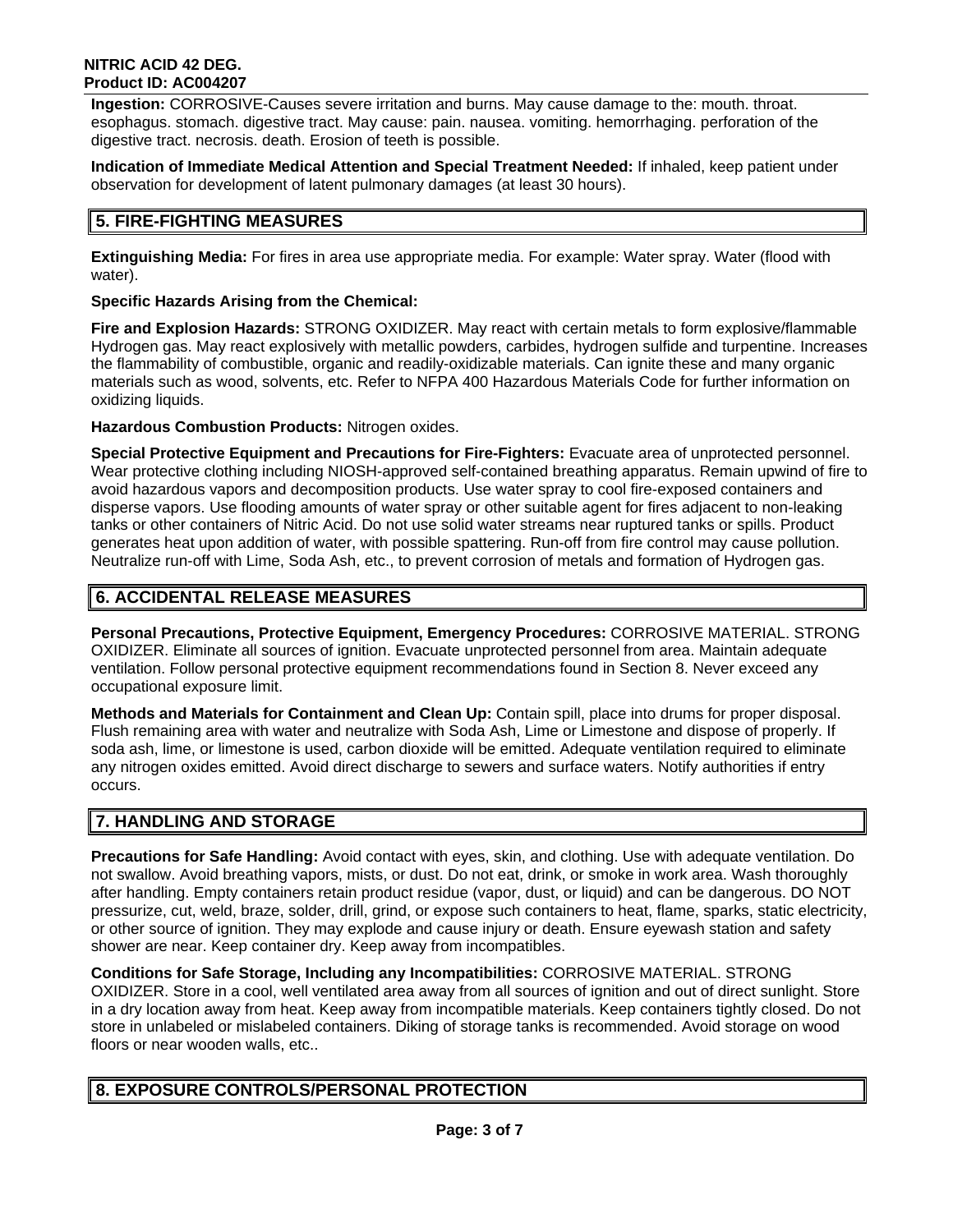| <b>OSHA Exposure Guidelines:</b>  |                        |
|-----------------------------------|------------------------|
| <b>Component</b>                  | Limits                 |
| Nitric Acid                       | 2 ppm TWA; 5 mg/m3 TWA |
| <b>ACGIH Exposure Guidelines:</b> |                        |
| <b>Component</b>                  | Limits                 |
| Nitric Acid                       | 2 ppm TWA; 4 ppm STEL  |
|                                   |                        |

**Engineering Controls:** Local exhaust ventilation, process enclosures, or other engineering controls are imperative when handling or using this product to avoid overexposure. Avoid creating dust or mist. Do not use in closed or confined spaces. Keep levels below exposure limits. To determine exposure levels, monitoring should be performed regularly.

#### **Individual Protection Measures:**

**Eye/Face Protection:** Wear chemical safety goggles and a full face shield while handling this product. Do not wear contact lenses.

**Skin Protection:** Prevent contact with this product. Wear gloves and protective clothing depending on condition of use. Protective gloves: Acid-proof. Impervious.

**Respiratory Protection:** Respiratory protection must be worn if ventilation does not eliminate symptoms or keep levels below recommended exposure limits. If exposure limits are exceeded, wear: NIOSH-Approved full face supplied air respirator for Nitric Acid or Nitrogen Oxide gases or mists. Note: Cartridge or cannister respirators are not suitable for Nitrogen Oxide use. DO NOT USE chemical cartridge respirators with oxidizable sorbants. DO NOT exceed limits established by the respirator manufacturer. All respiratory protection programs must comply with OSHA 29 CFR 1910.134 and ANSI Z88.2 requirements and must be followed whenever workplace conditions require a respirator's use.

**Other Protective Equipment:** Eye-wash station. Safety shower. Rubber apron. Chemical safety shoes. Rubber boots. Protective clothing. Full-rubber acid suit.

**General Hygiene Conditions:** Wash with soap and water before meal times and at the end of each work shift. Good manufacturing practices require gross amounts of any chemical be removed from skin as soon as practical, especially before eating or smoking.

### **9. PHYSICAL AND CHEMICAL PROPERTIES**

**Physical State: Liquid. Color:** Clear. Colorless to faint yellow. **Odor:** Acrid. **Odor Threshold:** N.D. **pH:** < 1 **Freezing Point (deg. F):** -25 **Melting Point (deg. F):** N.D. **Initial Boiling Point or Boiling Range:** 248 °F **Flash Point:** N.A. **Flash Point Method:** N.A. **Evaporation Rate (nBuAc = 1):** N.D. **Flammability (solid, gas):** N.D. **Lower Explosion Limit:** N.A. **Upper Explosion Limit:** N.A. **Vapor Pressure (mm Hg):** 9.2 @ 25C **Vapor Density (air=1):** N.D. **Specific Gravity or Relative Density:** 1.4 @ 25C **Solubility in Water:** Complete **Partition Coefficient (n-octanol/water):** N.D. **Autoignition Temperature:** N.A. **Decomposition Temperature:** N.D.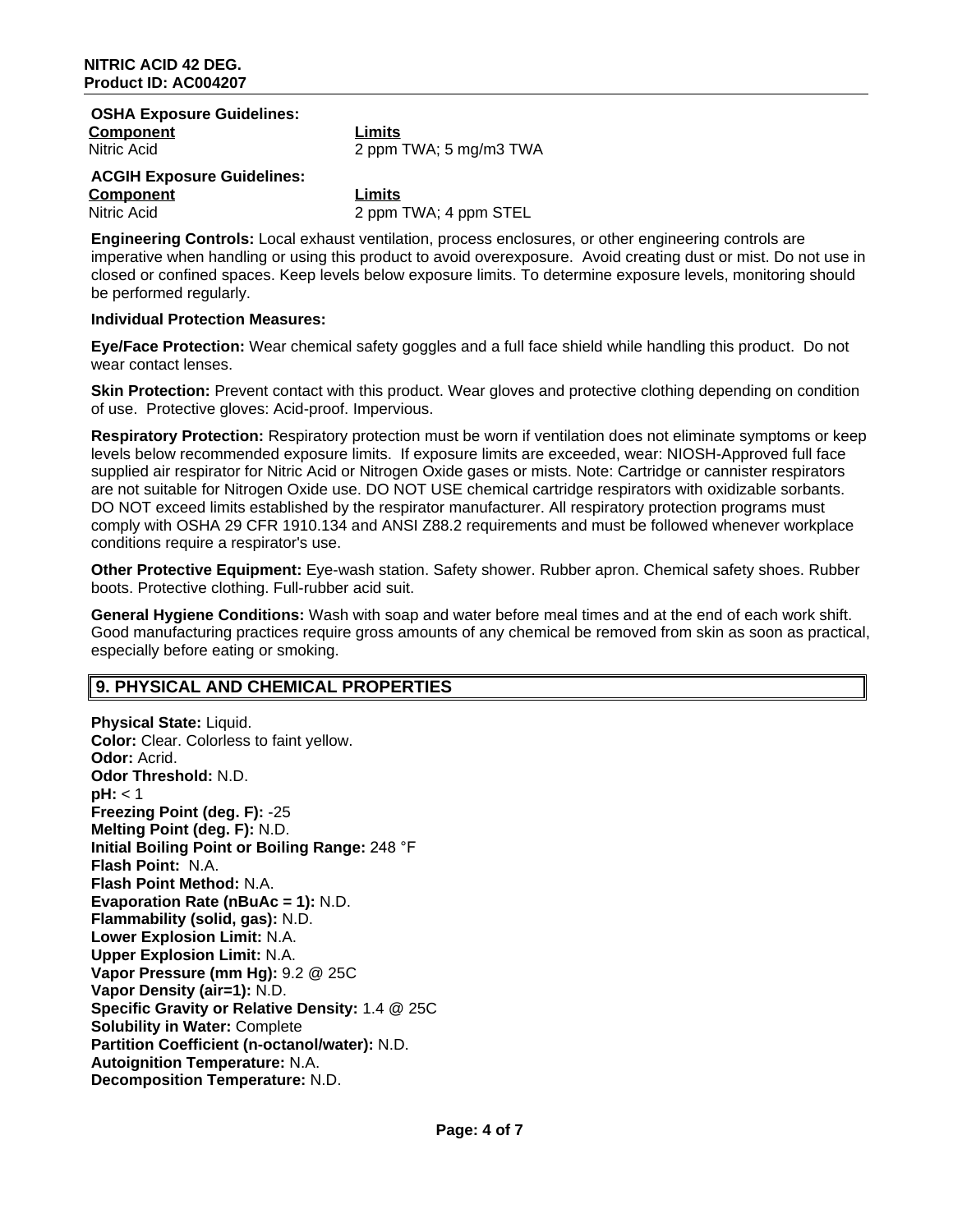**Viscosity:** N.D. **% Volatile (wt%):** N.D. **VOC (wt%):** 0 **VOC (lbs/gal):** 0 **Fire Point:** N.D.

### **10. STABILITY AND REACTIVITY**

**Reactivity:** Oxidizer. Avoid other reducing agents, combustibles and organic materials. Corrosive to most metals.

**Chemical Stability:** Stable under normal conditions.

**Possibility of Hazardous Reactions:** Hazardous polymerization will not occur under normal conditions. May react with certain metals to form explosive/flammable Hydrogen gas. Hazardous gases are evolved on contact with chemicals such as cyanides, sulfides, carbides, etc. Readily oxidizes combustible, organic or other readily oxidizable materials.

**Conditions to Avoid:** Unstable with heat; releases toxic gases. Contact with water may cause violent reaction with evolution of heat. To dilute: Add product slowly to lukewarm water; not water to product.

**Incompatible Materials:** Alkalies. Metals. Metallic powders. Turpentine. Readily-oxidized materials. Cyanides. Sulfides. Carbides. Combustible materials. Organic materials. Alcohols. Hydrogen sulfide. Reducing agents. Wood. Paper. Acids. Moisture.

**Hazardous Decomposition Products:** Nitrogen oxides. Hydrogen gas.

## **11. TOXICOLOGICAL INFORMATION**

**Routes of Exposure:** Eyes. Skin. Inhalation. Ingestion.

#### **Symptoms/Effects: Acute, Delayed and Chronic:**

**Eye Contact:** CORROSIVE-Causes severe irritation and burns. May cause: conjunctivitis. corneal opacity. permanent eye damage. blindness. The eye is especially sensitive to the corrosive effects and can be destroyed.

**Skin Contact:** CORROSIVE-Causes severe irritation and burns. Concentrated nitric acid chars the tissue with a characteristic yellow colouration. Severe and fatal skin burns can occur with necrosis and scarring.

**Skin Absorption: No data available.** 

**Inhalation:** CORROSIVE-Causes severe irritation and burns. Gas, vapors or mist cause severe irritation or burns to the upper respiratory system including nose, mouth, throat and mucous membranes. Lung irritation, nitrogen oxide poisoning and pulmonary edema can occur at elevated concentrations (over 200 ppm). Symptoms may include: coughing. sneezing. bronchospasms. dyspnea. chemical pneumonitis. circulatory failure. death. Respiratory effects may be delayed in onset up to 30 hours. Chronic exposure to nitric acid can produce changes in pulmonary function and/or chronic bronchitis. Eye irritation and respiratory symptoms resembling frequent upper respiratory viral infections have also been associated with chronic exposure.

**Ingestion:** CORROSIVE-Causes severe irritation and burns. May cause damage to the: mouth. throat. esophagus. stomach. digestive tract. May cause: pain. nausea. vomiting. hemorrhaging. perforation of the digestive tract. necrosis. death. Erosion of teeth is possible.

**Numerical Measures of Toxicity:**

**Component Oral LD50 Dermal LD50 Inhalation LC50** Nitric Acid No Data No Data 30Min Rat: 138 ppm

**Acute Toxicity Estimate (ATE): Inhalation Vapor:** 2.567 mg/L

**Cancer Information:**

This product contains 0.1% or more of the following chemicals listed by NTP, IARC or OSHA as known or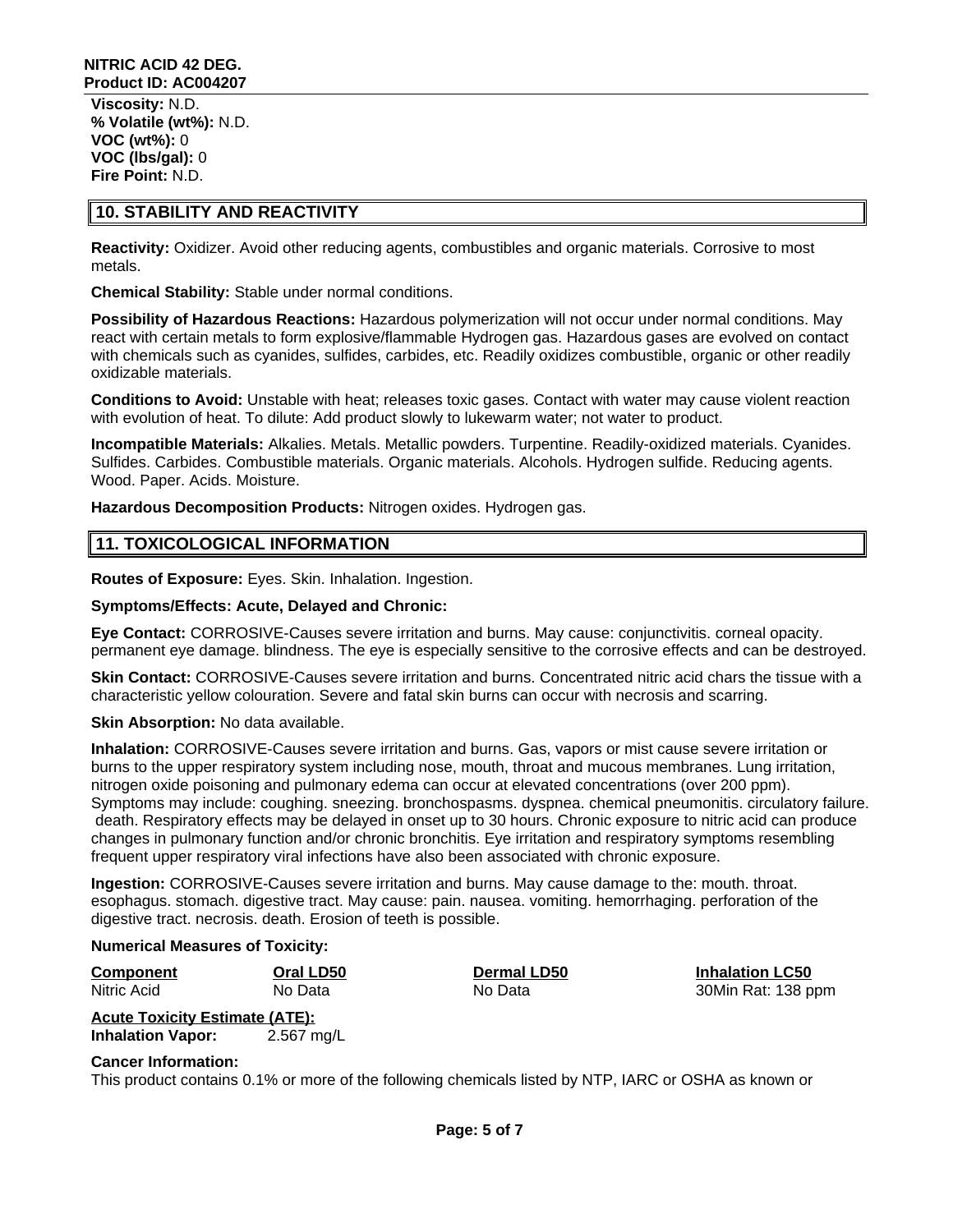possible carcinogens: Acid mists, strong inorganic

#### **Medical Conditions Aggravated by Exposure to Product:** Lung disorders. Skin disorders.

**Other:** Milder exposures can cause irritation of the eyes, skin, mucous membranes and respiratory and digestive tracts. Death due to breathing failure may occur almost immediately or may be delayed several hours to several days depending on severity of exposure. Nitrogen oxide gas may be released if this material is overheated or placed in contact with oxidizing agents. Nitrogen oxides (especially nitrogen dioxide) are toxic by inhalation. Death may be from sudden circulatory collapse, glottic or esophageal edema, perforation of the stomach, gastric hemorrhage, or delayed stricture.

## **12. ECOLOGICAL INFORMATION**

### **Ecotoxicological Information:** NITRIC ACID:

Acute Toxicity to Fish: (A. dispar (freshwater fish)) 96-hr. semistatic - LC50=pH 3.71, (S. gairdneri (rainbow trout) 7-day semistatic LC50=pH - 4.0

Acute Toxicity to Aquatic Plants: (N. palea (diatom)) 28-day growth in lab culture tube - Inhibited growth of diatoms at 6.3 mg/L.

Toxicity to Bacteria: Subartic field study - Total biomass was dependant on pH. Moderately toxic to aquatic organisms based on algae data and on fish data for other acids (i.e., sulfuric acid, phosphoric acid) as defined by USEPA.

Toxicity: Inorganic material. Dangerous to aquatic life in high concentrations. May promote eutrophication in waterways.

#### **Chemical Fate Information:** NITRIC ACID:

Environmental Fate: Stability in Water: Dissociates into its respective ions (H+; NO3-) Stability in Soil: No data available. Transport and Distribution: Transportation: Dissolves carbonates; nitrate ions taken up by plants stimulate growth.

Degradation Products: Biodegradation: No data available. Photodegradation: Does not bioaccumulate.

## **13. DISPOSAL CONSIDERATIONS**

### **Hazardous Waste Number:** D002

**Disposal Method:** Dispose of in a permitted hazardous waste management facility following all local, state and federal regulations. If approved, neutralize material and flush to sewer. Neutralized waste must be disposed of in accordance with applicable federal, state and local disposal regulations. Waste may have to be disposed of by an approved contractor. If neutralized waste contains water dissociable nitrate compounds in aqueous solution, it is subject to the reporting requirements of SARA Section 313. DO NOT pressurize, cut, weld, solder, drill, grind or expose empty containers to heat, flame, sparks or other sources of ignition.

### **14. TRANSPORT INFORMATION**

#### **DOT (Department of Transportation):**

| <b>Identification Number:</b> | UN2031      |
|-------------------------------|-------------|
| <b>Proper Shipping Name:</b>  | NITRIC ACID |
| <b>Hazard Class:</b>          | 8(5.1)      |
| <b>Packing Group:</b>         | Ш           |